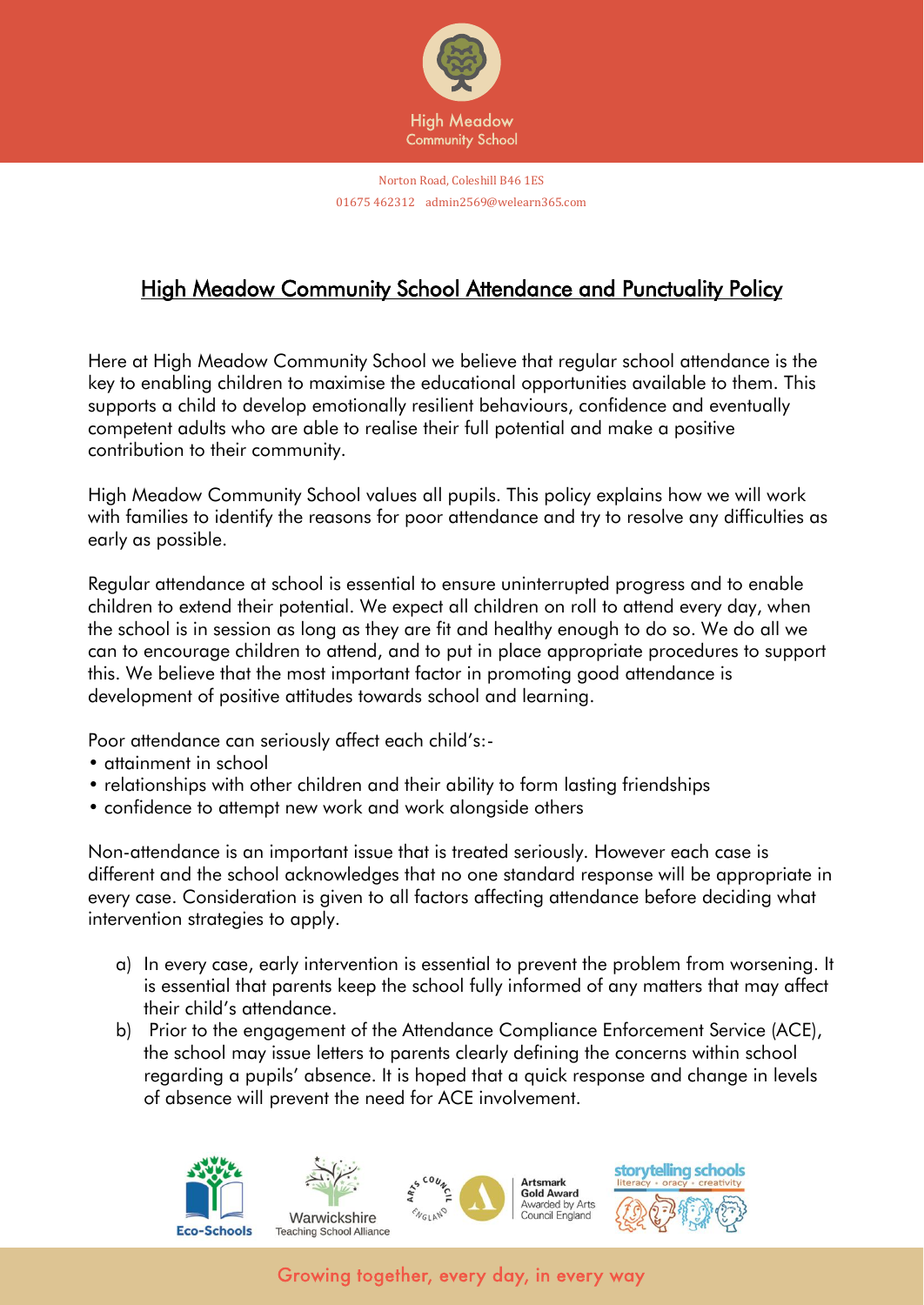

## Statutory Duty of Schools

Under the Education (Pupil Registration) Regulations 1995, the governing body are responsible for making sure the school keeps an attendance register that records which pupils are present at the start of both the morning and the afternoon sessions of the school day. This register will also indicate whether an absence was authorised or unauthorised.

In accordance with the regulations relating to pupils' attendance, High Meadow Community School keeps an electronic attendance register on which at the beginning of each morning and afternoon session, pupils are marked present or absent. An entry must be made on the electronic attendance register for all pupils of compulsory school age who are on the school's admission roll.

The Education Act 1996 requires parents or guardians to ensure their children receive efficient, full-time education, either by regular attendance at school or otherwise.

Categories of Absence There are two categories of absence:- (i) Authorised (approved) (ii) Unauthorised (not approved)

## Authorised absence

An absence is classified as authorised when a child has been away from school for a legitimate reason and the school has received notification from a parent or guardian. For example, if a child has been unwell, the parent writes a note or telephones the school to explain the absence. We request that where possible, notification is received by 9.00am on the first day of absence.

Only the school can make an absence authorised. Parents and carers do not have this authority. Consequently, not all absences supported by parents and carers will be classified as authorised. For example, if a parent takes a child out of school to go shopping during school hours, this will not mean it is an authorised absence.

#### Unauthorised absence

An absence is classified as unauthorised when a child is away from school without the permission of both the school and a parent. Therefore, the absence is unauthorised if a

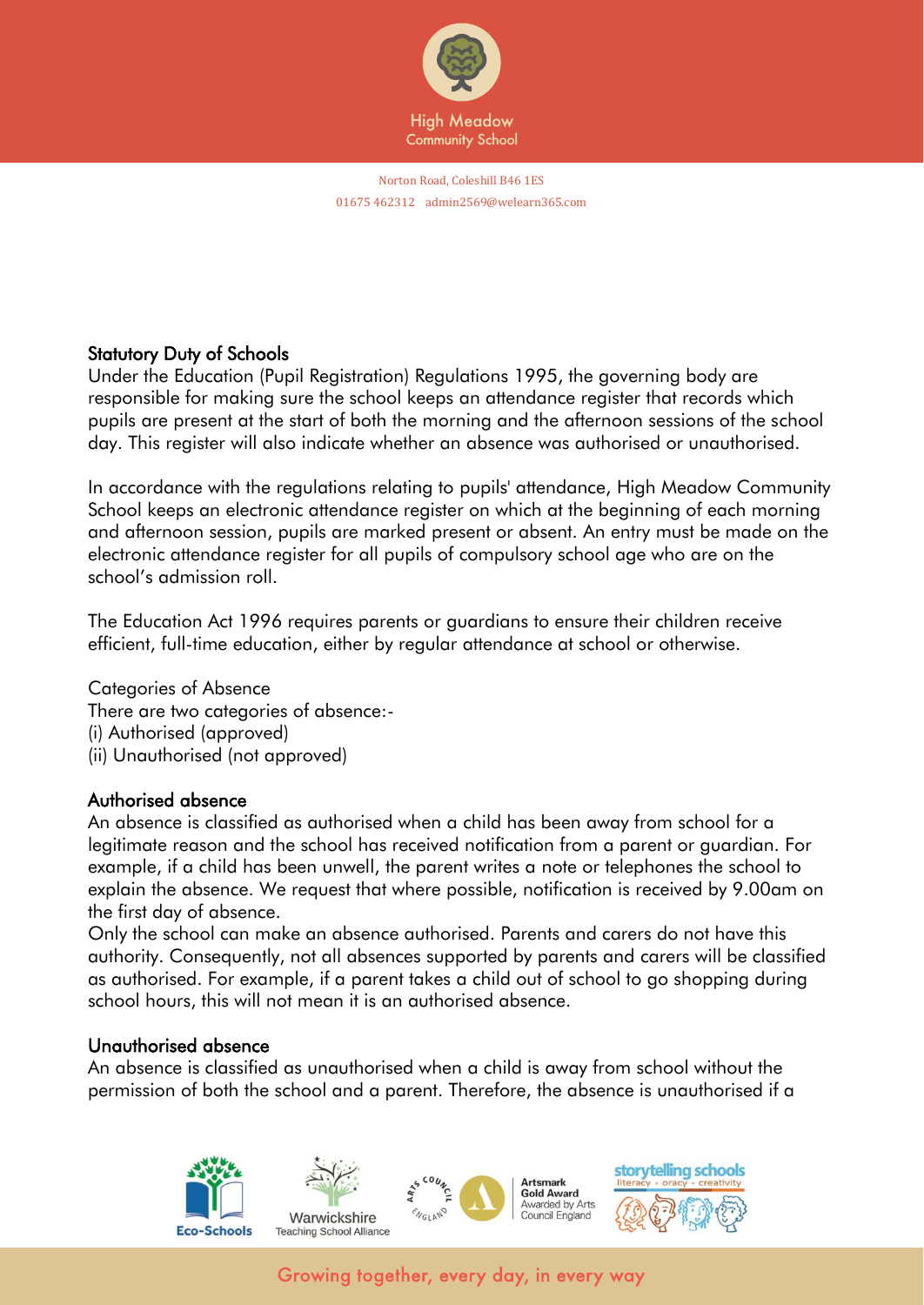

child is away from school without good reason, even with the support of a parent. Persistent lateness can constitute as unauthorised absence.

#### Lateness

The classroom doors open at 8.50am and close at 9.00am prompt. The school day begins at 9.00am and registration closes at 9.05am. Any child not present at registration will be marked absent and first day calling procedures will be started.

All late children must be brought to the school office and signed in using the late book. They will be marked as L (late) if they arrive after 9.05am.The class teacher may ask to discuss the issue with parents if lateness becomes a concern. If it does not improve then the matter will be escalated to the Head teacher.

#### If a child is absent

It is the responsibility of parents/carers to inform the school by 9.00am on the first day of their child's absence.

When a child is absent unexpectedly, the class teacher will record the absence in the register. If parents call in to say that their child will not be in school, it is recorded in SIMS. If a child is recorded as absent and notification of absence has not been received by the school as part of day to day monitoring, the following procedures will be adhered to:

First Day Calling - Calling will be completed by 9:30am. It is recorded in SIMS. This is so that we can monitor the impact of first day calling and keep a record of those parents who regularly do not inform us of absence.

Un-contactable Parents – All contacts are telephoned and every effort is made to make contact to discuss the child's absence. If we are unable to contact a parent/carer then we will undertake all 'reasonable steps' as detailed on page 13 of our Safeguarding Policy. If we are still unable to establish the child's whereabouts then we will make an immediate referral to the Local Authority. We ask that parents keep the school informed of all telephone number changes as this is a Health and Safety concern in the event of an emergency.

## Illness and Medical Appointments

When a child is unwell, parents should contact the school by 9.00am on the first day of absence informing the school of the reason for absence.

When a child is absent, the class teacher will record the absence in the register. As part of our Safeguarding procedures, the school office will endeavour to contact the parent or carer

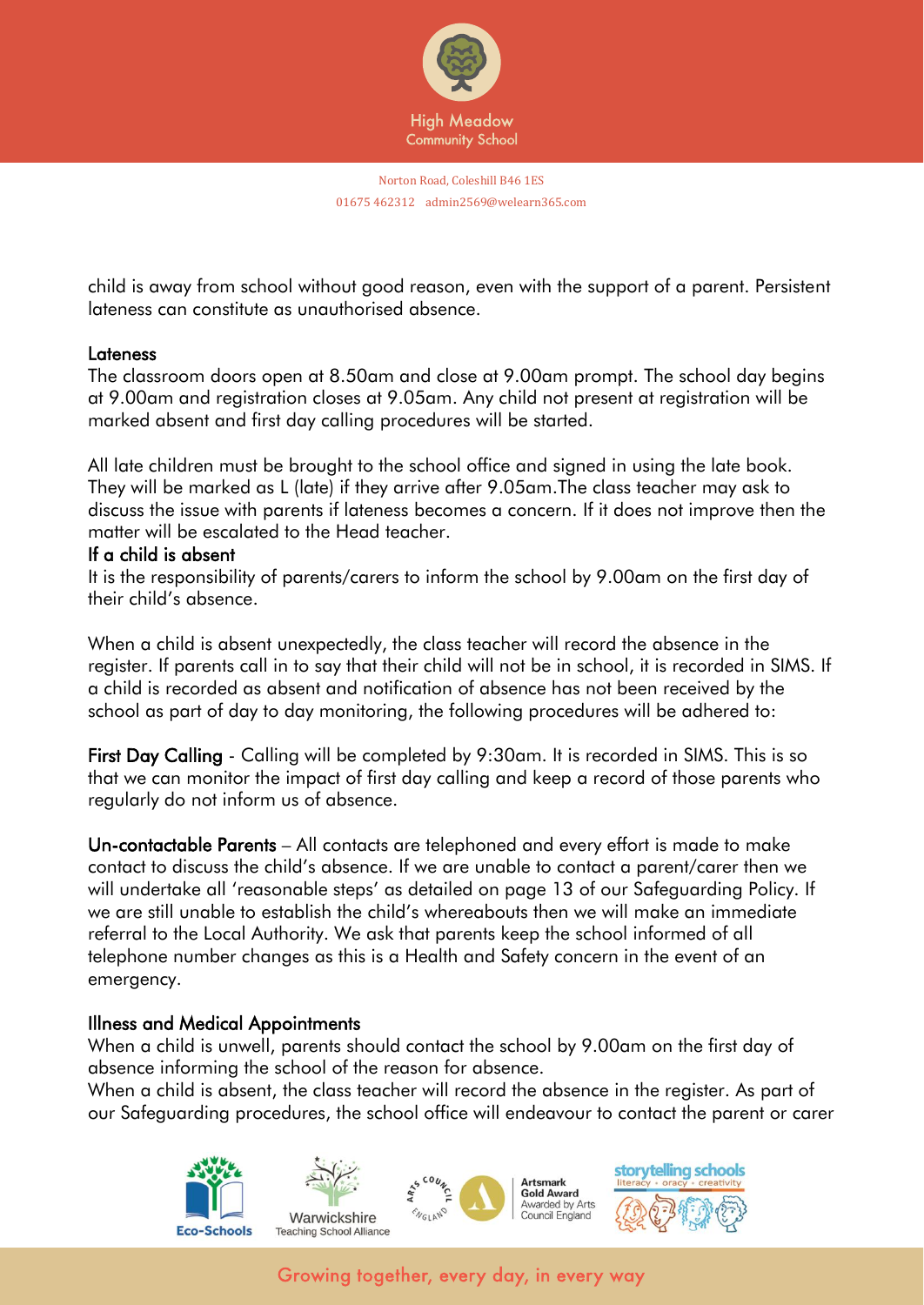

and other emergency contacts if no message has been received regarding the reason for the absence to check on the safety of the child.

a) Every effort should be made to arrange medical appointments outside school hours. b) An appointment card from the doctors/ dentist/hospital is required.

c) If it is necessary for a child to be out of school for this reason, the child should be returned to school directly after the appointment.

d) If your child is absent due to vomiting then they should not return to school for the next 48 hours after the last time that the child is sick. This is to reduce the risk of infection to other children and adults at the school.

e) For more than three days of absence the school require an explanation of why the child was absent. The school office may request the reason in writing.

Long-term absence

When children have an illness that means they will be away from school for over five days, the school will do all it can to send material home, so that they can keep up with their school work.

If the absence is likely to continue for an extended period, or be a repetitive absence, the school will contact support services, so that arrangements can be made for the child to be given some tuition outside school. However, medical evidence supplied by the parent may be required to authorise this absence and for a referral to the school nurse for support.

# Monitoring Attendance

The Head teacher is responsible for monitoring pupils' attendance. A letter is sent to every parent every September to remind them about attendance thresholds as follows…

- 98% 100% Pupil should be congratulated. High attendance levels should be maintained.
- 95% 97% Attendance at this level is beginning to cause concern. Your child's class teacher will have a chat with you to see how we can work together to remedy any issues.
- 91% 94% There are serious concerns over attendance at this level. You will be sent a first formal letter from the Head Teacher to attend a meeting to discuss any remedial actions that may need to be put in place.
- 85% 90% A pupil with this level of attendance is in a high risk group and will be identified as persistently absent. You will be sent a second formal letter

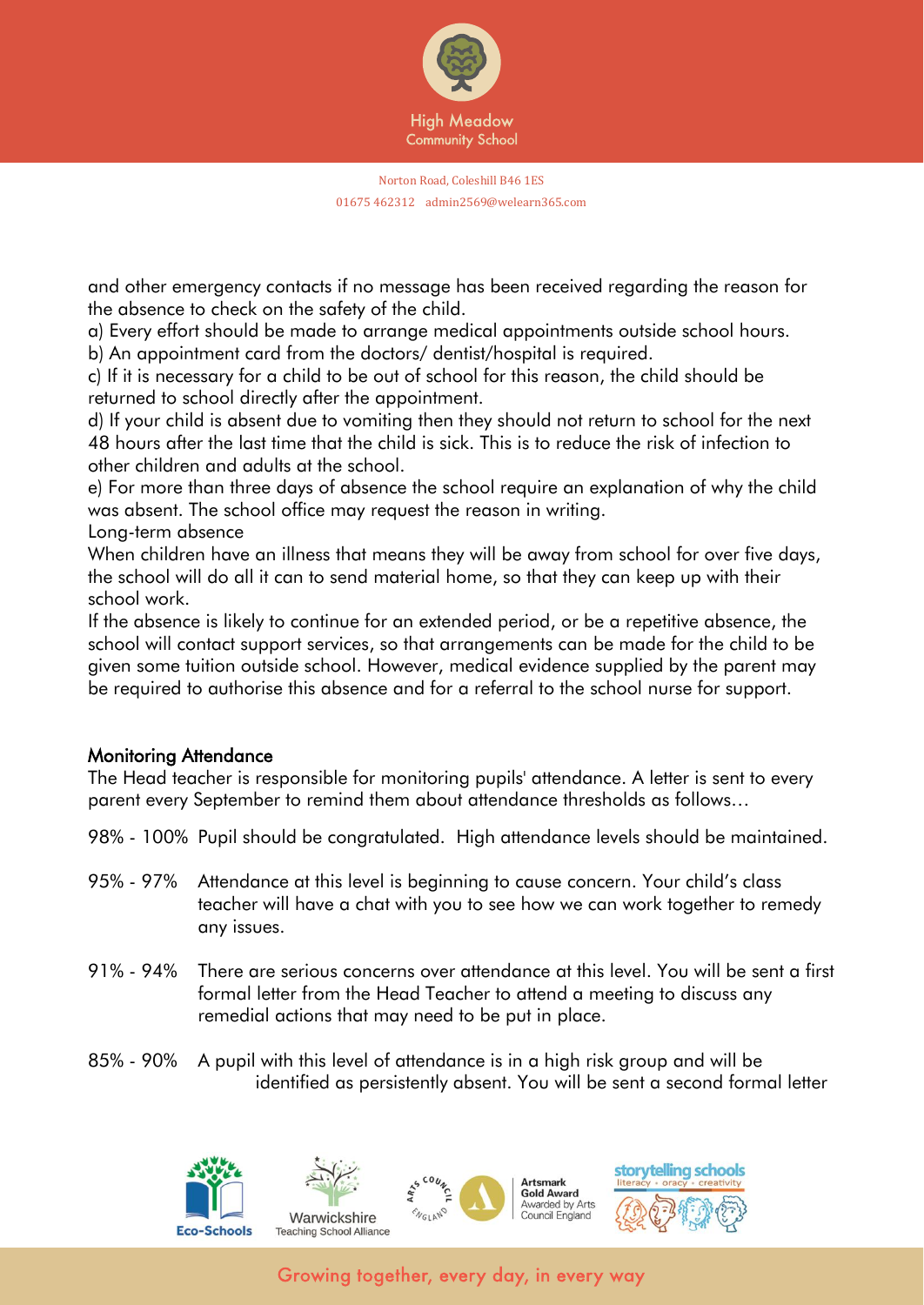

to put in place an action plan to address any underlying issues. The school may also send a referral to the ACE team.

Below 85% A pupil with this attendance level will be monitored closely for six weeks. After six weeks of attendance at this level or below, the pupil will be referred to ACE who will apply intensive solution focused Casework/Legal Intervention

To help parents understand their own child's attendance record, a personalised attendance chart will be printed half-termly and a copy distributed to each class teacher and parent.

The administrative assistant will present the Head teacher with termly percentage attendance values for each class and specific groups (FSM, SEN,EAL) and for the school as a whole. Attendance data is shared with Governors at the termly Full Governing Body Meeting.

## Parental Responsibility and/or Day-to-Day Care

Parents are responsible for ensuring their children receive education. Separated parents with whom the child has had regular contact may be prosecuted as well as the day-to-day carer. Each situation must be dealt with on an individual basis, always remembering the welfare and safety of the child is the paramount concern.

The term 'parent' also includes those who are not a natural parent but have parental responsibility for the child as defined by the Children Act 1989 or who have care of the child as defined by the Education Act 1996.

#### Legal Issues

By law, all children of compulsory school age (between 5 and 16) must get a proper fulltime education. Parents are responsible for making this happen, either by registering the child at school or by making other arrangements, which provide an effective education. (The Education Act 1996 Section 7).

#### Persistent absences

At High Meadow Community School, Persistent Absence is a term used to refer to absence of more than 10%, whether authorised or unauthorised.

Research highlights that pupils with persistent absence are often those unlikely to achieve well at school and stay in education after the age of 16 years. They are also significantly more likely to engage in anti-social behaviour and youth crime and are more at risk of

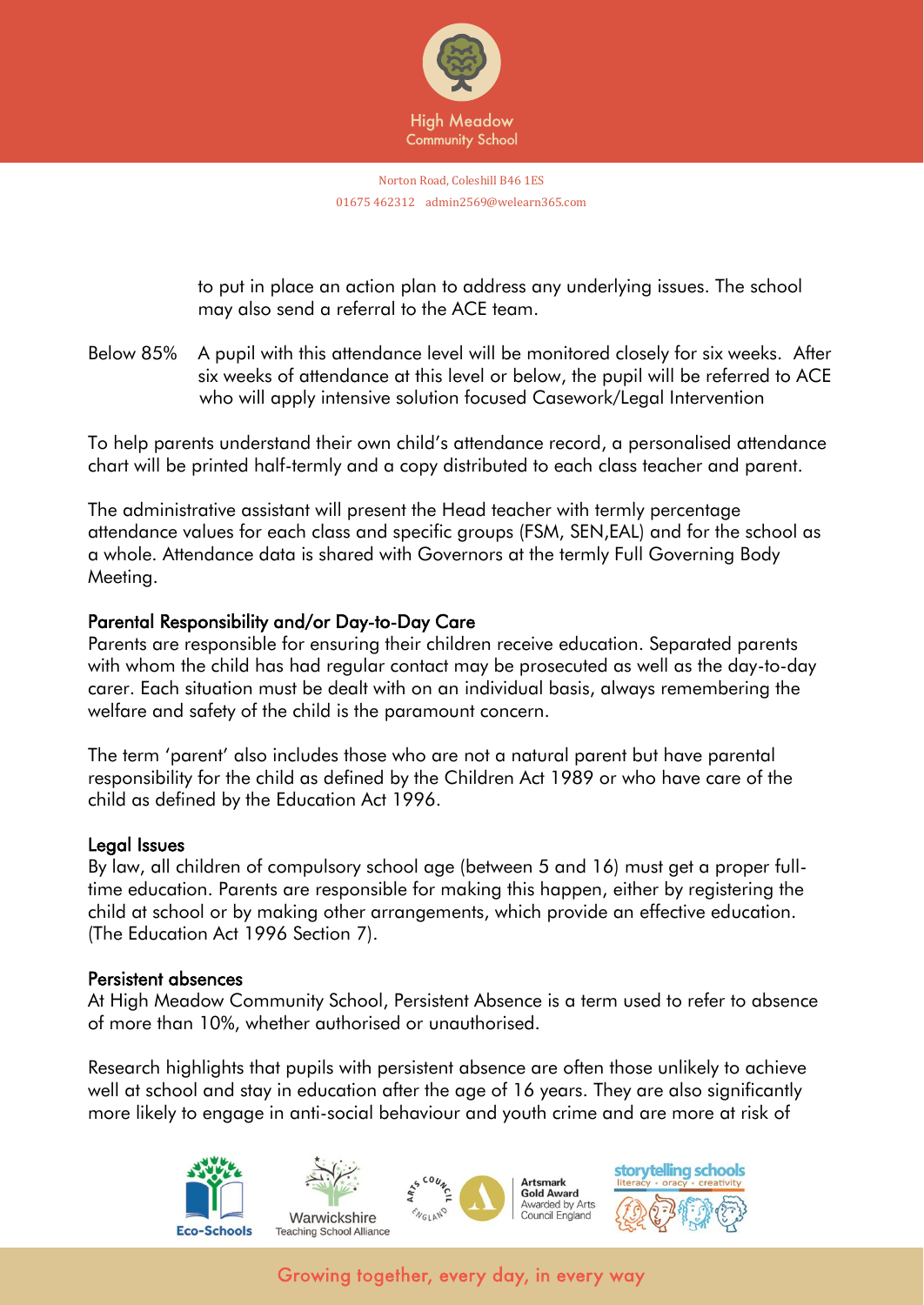

other negative outcomes. Therefore schools and local authorities that focus on this high-risk group will be in a strong position to make progress in the range of outcomes for children and young people for which they are accountable.

#### Persistent Absence Process:

Parents will receive a concern letter from school when their child's attendance reaches 90%, and the school will that child's monitor attendance.

At 85% a letter will be sent to parents letting them know that we are monitoring their attendance and that no further absences will be authorised without medical evidence. Parents will be invited to school to meet with the Head teacher to discuss any issues the child may have and school will attempt to support the child. If a parent refuses to attend these meetings or a child's attendance does not show significant improvement, the school will have no option but to refer to the Attendance Compliance Enforcement Service (ACE).

The governors, supported by the LA, reserve the right to consider taking legal action against any parents or carers who repeatedly fail to accept their responsibility for sending their children to school on a regular basis.

If a child has a repeated number of unauthorised absences, the parents or carers will be asked to visit the school and discuss the problems.

## Attendance Targets

The school sets attendance targets every year and these are discussed at the first Governing Body Meeting of the year. The targets are challenging yet realistic and based on attendance figures achieved in previous years. The school considers carefully the attendance figures for other similar schools when setting its own targets. The target for 2016/17 is 97%.

#### Review

It is the responsibility of the governors to monitor overall attendance. The governing body also has the responsibility for this policy, and for seeing that it is carried out. The governors will therefore examine closely the information provided to them, and seek to ensure that our attendance figures are as high as they should be.

The school will keep accurate attendance records on file for a minimum period of three years. The rates of attendance will be reported annually on the school website and in any future school prospectus.

Class teachers will be responsible for monitoring attendance in their class and for following up absences in the appropriate way. If there is concern about a child's absence, they will work closely with Head teacher and within current policy in order to resolve any issues.

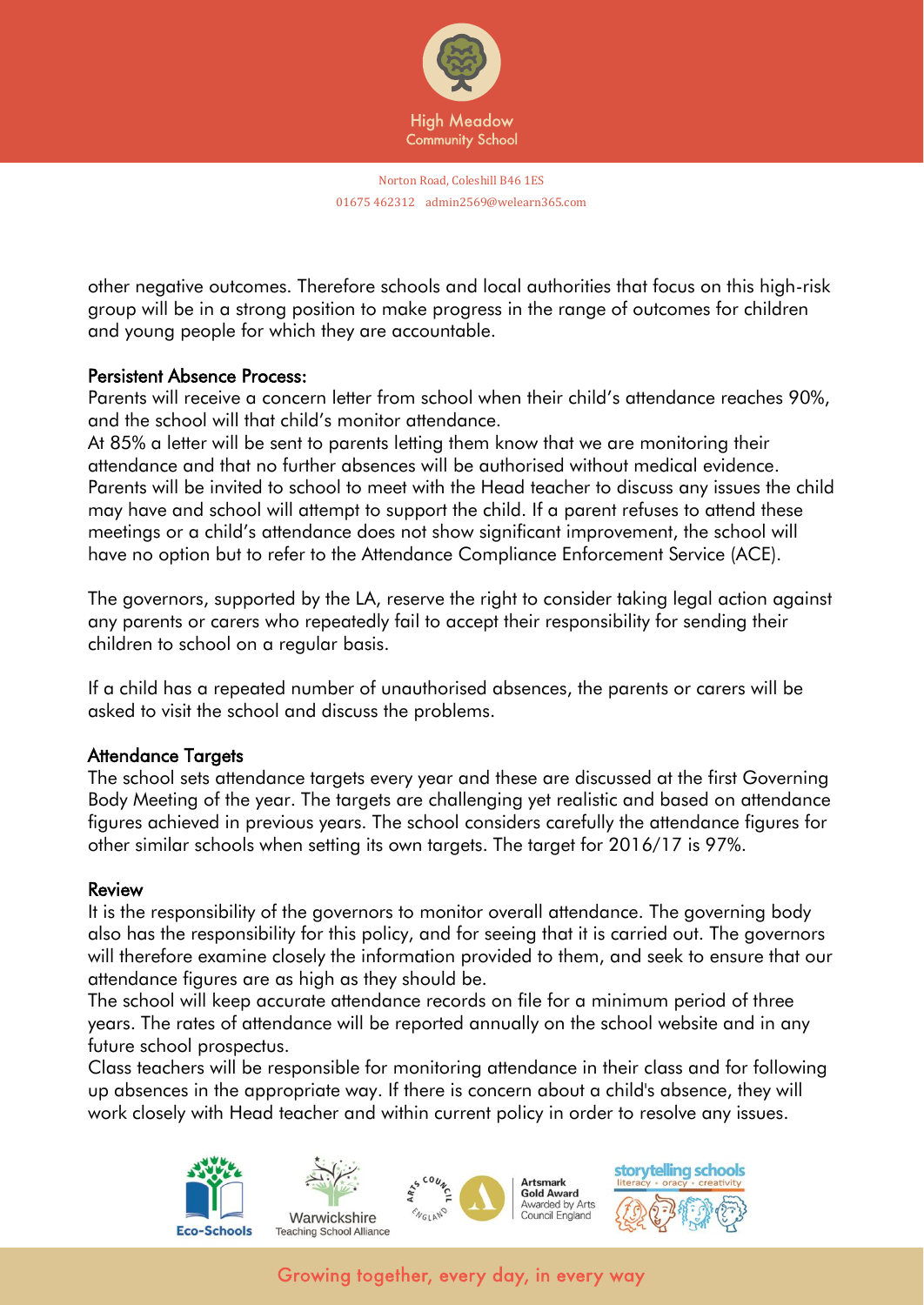

## Requests for leave of absence

At High Meadow Community School, we believe that children need to be in school for all sessions, so that they can make the most progress possible. However, we do understand that there are circumstances under which a parent may legitimately request leave of absence for a child to attend, e.g. hospital appointments. Wherever possible, non-urgent appointments should be made outside of the school day. If a child is to be absent for medical reasons, e.g. hospital appointment, dental appointment, or to attend an out of school activity, e.g. music/dance examination, parents need to provide evidence from the hospital, dentist or music/dance examination board. This should be handed into the school office as soon as possible before the day the absence occurs.

Once a letter is received by the office, the Head teacher will consider the evidence to see if it is possible to authorise the absence or not. If the absence is unauthorised, the school office will write to the parent informing them of the Head teacher's decision.

If no letter is received by the office, the absence will be unauthorised.

If a child's attendance levels are low and beginning to be a concern, the school may ask for appointment cards before authorising absence for these appointments.

Appointments will not be authorised for an all-day absence, unless it can be proven that the appointment is exceptional.

# Term Time Holidays

The Government have issued new regulations in September 2013 regarding Leave of Absence; The Education (Pupil Regulations) (England) Regulations 2006 as amended by Education (Pupil Regulations) (England) (Amendment) Regulations 2013

- Head teachers shall not grant any Leave of Absence during term time unless they consider there are exceptional circumstances relating to the application.

- Parents do not have any entitlement to take their children on holiday during term time. Any application for leave must establish that there are exceptional circumstances and the Head Teacher must be satisfied that the circumstances warrant the granting of leave.

- Head teachers will determine how many school days a child may be absent from school if the leave is granted.

- Applications for Leave of Absence must be made in advance and failure to do so will result in the absence being unauthorised.

- Applications for Leave of Absence which are made in advance and if refused will result in the absence being unauthorised which may result in legal action against the parent, by Fixed Penalty Notice, if the child is absent from school during that period.